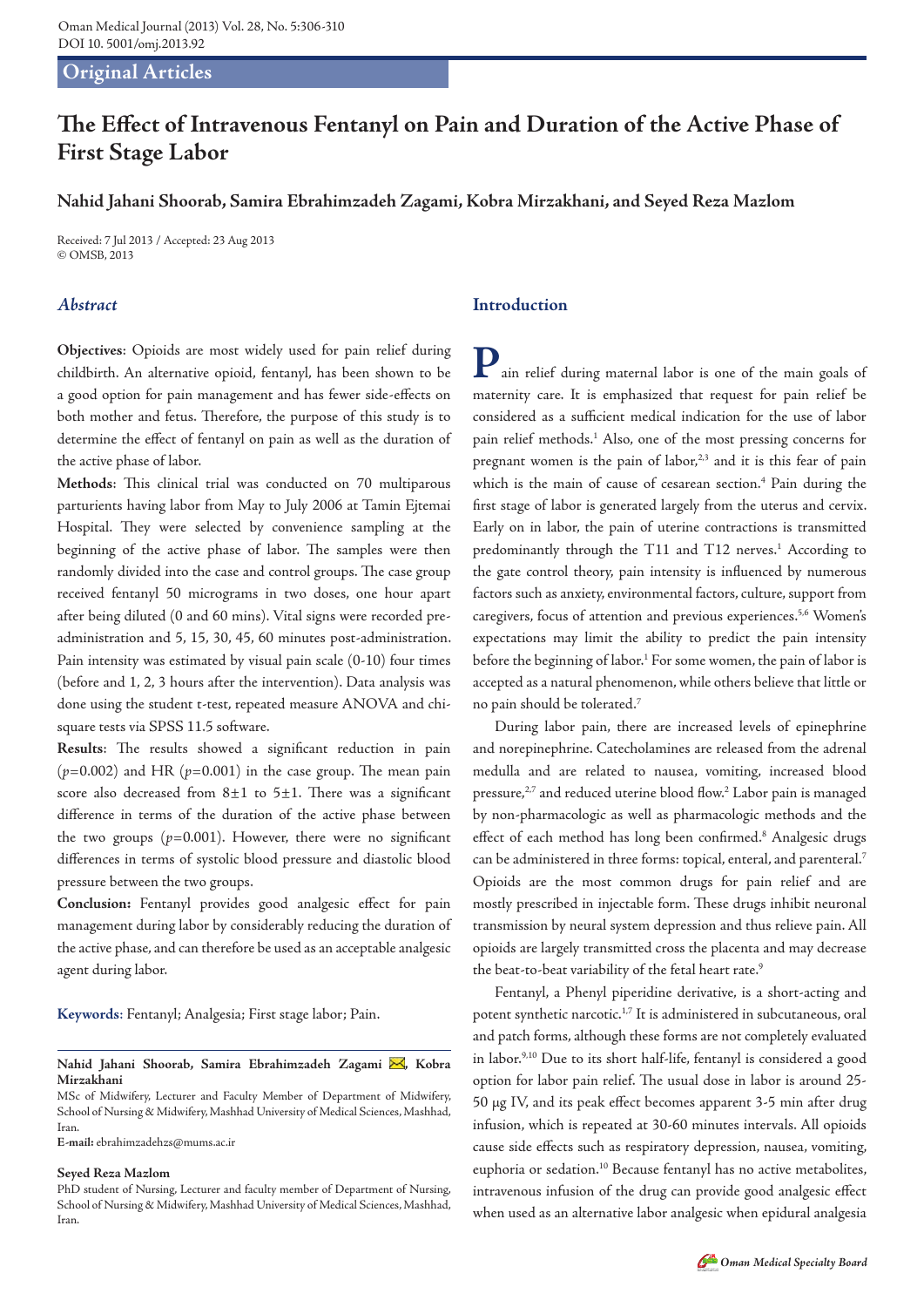is contraindicated.<sup>11</sup> For instance, regional block is contraindicated in some pregnant women, such as those with spinal abnormalities, infection or coagulopathy.12 Fentanyl should not be given when there is non-reassuring fetal heart rate pattern, maternal respiratory rate of 8 breaths per minute or less, or when maternal oxygen saturation is less than 95%.9

Meanwhile, meperidine is the most common opioid used worldwide for pain relief during the first stage of labor.<sup>1</sup> Several comparative studies have shown that analgesic effects of intravenous fentanyl are better than meperidine (or pethidine).<sup>10</sup> Also, some researchers have reported a significantly higher level of satisfaction in fentanyl groups than women receiving pethidine  $(p<0.01)$ .<sup>5</sup> In 2005, Fathi et al. reported that spinal analgesia with fentanyl decreased the length of the first stage of labor  $(p<0.01)$ .<sup>12</sup> But few studies have been conducted focusing on the efficacy of intravenous fentanyl administration on the duration of the active phase of labor and pain intensity; therefore, this study aims to determine the effect of fentanyl on pain as well as its effect on the duration of the active phase of labor.

## **Methods**

This clinical trial was conducted on 70 multiparous parturients undergoing labor from May to July 2006 at the maternity unit of the Tamin Ejtemai Hospital, Torbat Heydariyeh City, Iran. First, based on results from a pilot study on 10 parturients (and mean duration of the active phase), effect size was obtained at 0.4 hours with power 80% and confidence level of 95%, the sample size was then calculated to be 70 parturients.

Inclusion criteria were as follows: multiparous pregnant women (gravida 2-7); term singleton pregnancy; cephalic presentation; low risk pregnancy with no history of drug tolerance (addiction), medical or mental diseases. While the exclusion criteria included the following: Respiratory rate ≤8 or maternal bradycardia (pulse rate less than 60) and severe congenital anomalies in neonate after birth. Written consent was obtained from each participant and the eligible subjects were selected by convenience sampling at the onset of the active phase of labor (cervical dilatation 4-5 cm); samples were then randomly assigned. A coin was tossed to determine the subjects comprising the control and case groups (35 women per group).

In the case group, 50 micrograms fentanyl was prescribed in two doses with an interval of 1 hour after being diluted in 4 cc normal saline (total volume 5 cc - 25 µg /5 ml during 10 minutes infusion and repeated second dose an hour later 25 µg /5 ml) at zero and 60 minutes. On the contrary, the control group received no analgesic drug. Then, an assessor recorded verbal pain score scale (verbal pain score 0-10, where  $0 =$  no pain and  $10 =$  maximum pain) and pain was then categorized into 3 groups based on the scores: mild pain (1-3), moderate pain (4-7) and severe pain (8-10). Pain intensity was estimated four times (before and 1,2,3 hours after the intervention).

The usual observations during this research consisted of

monitoring, non-invasive blood pressure, heart rate, fetal heart rate and maternal respiratory rate. Vital signs were recorded preadministration and 5, 15, 30, 45, 60 minutes post-administration. Other data were collected such as age, parity, duration of labor, maternal side effects drowsiness, dizziness, nausea/vomiting, respiratory depression, hypotension (BP <90 mmHg or less than <20% of baseline), bradycardia (HR<60 beats min-1), and pruritus. Also, neonatal outcomes were recorded such as the outcome of birth (assessed using 1 and 5 minutes Apgar scores) and resuscitation efforts (if any). Fentanyl was last administered prior to birth and any confounding factors that would influence resuscitation, such as SGA and meconium aspiration were also recorded. An anesthesiologist and resuscitation equipment were available at all times.

Analysis was performed using an independent t-test, repeated measure ANOVA and chi-square tests via the SPSS 11.5 software.

#### **Results**

In this study, there was no statistically significant difference mean age (in the case group  $28\pm1$  years and in control group  $26\pm1$ years;  $p=0.215$ ) between the two groups. There were no significant differences in gravidity, parity, fetal heart rate, contraction duration or HR between the two groups.

As shown in Table 1, the duration of the active phase was calculated  $2\pm 1.5$  hours in the case group and  $4\pm 1$  hours in the control group; a finding that was statistically significant  $(p=0.001)$ . Mean pain scores decreased in the fentanyl group and there was a significant difference between the two groups  $(p=0.002)$ , as detailed in Table 2. While, 63% of fentanyl recipients reported higher levels of satisfaction with analgesia and only 8% reported little satisfaction. During the first hour of fentanyl administration, no severe pain was apparent within the case group, but 89% of parturient in the control group reported severe pain. (Table 3)

**Table 1**: Mean duration of active phase of labor in two groups.

|                                         | Control group<br>Mean $\pm SD$ | Case group<br>Mean $\pm SD$ | T test                             |
|-----------------------------------------|--------------------------------|-----------------------------|------------------------------------|
| Mean duration of<br>active phase (hour) | $4 + 1$                        | $2 + 1.5$                   | $p=0.001$<br>$Df=68$<br>$t = 3.53$ |

As indicated in Table 2, no significant difference was observed between the two groups in terms of the mean systolic blood pressure measured at different stages. The effect time was significant (*p*=0.003) but the group effect was not significant (*p*=0.437). Also, Repeated measure ANOVA showed no significant difference in mean diastolic blood pressure measured at different stages between the two groups, but the time effect  $(p=0.002)$  against the effect of the group was however, significant. After fentanyl administration, statistical analysis showed the mean heart rate to be significantly different between the two groups (*p*=0.001). (Table 4)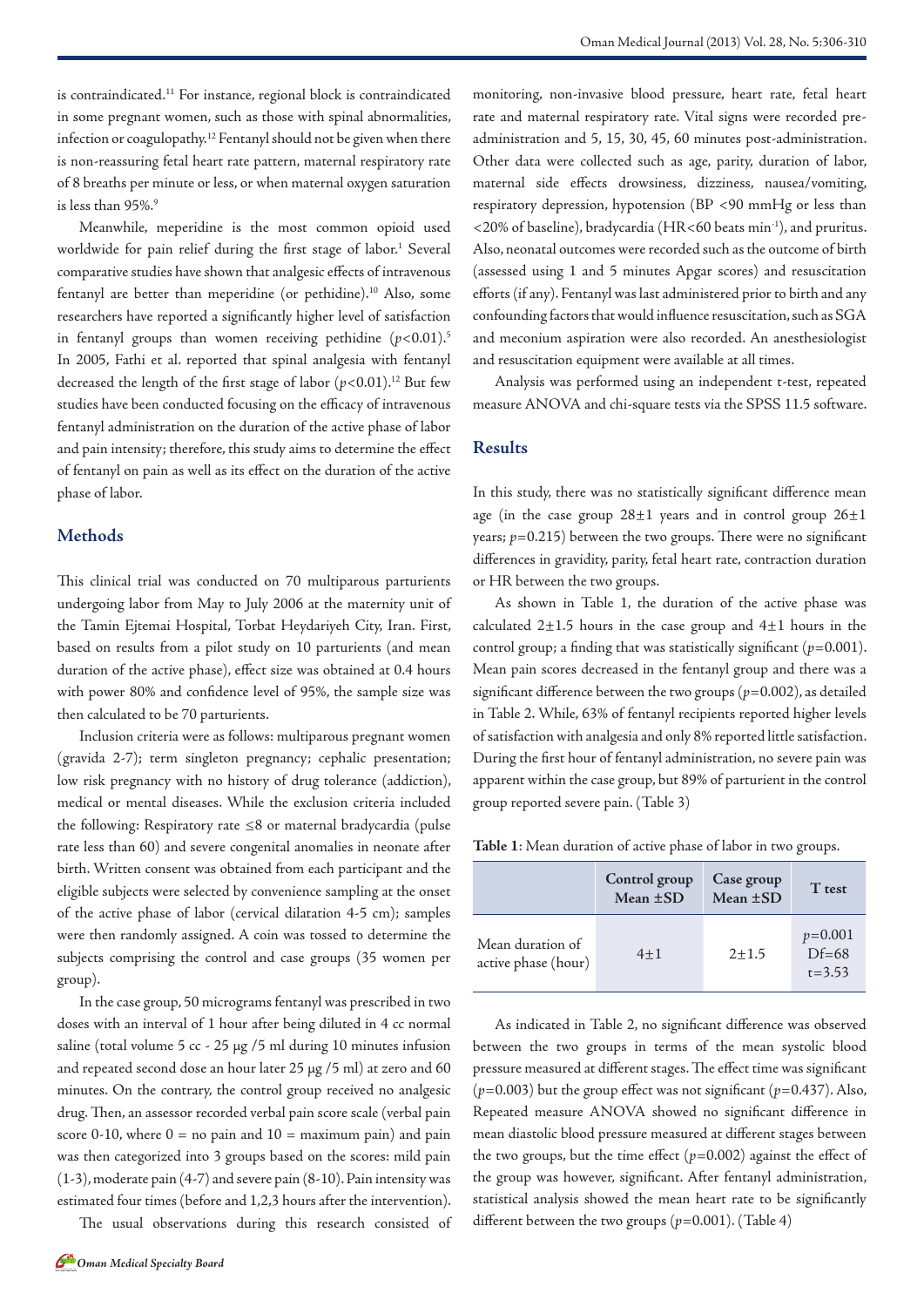| Time                           | <b>Before treatment</b>                    |    | In hour       |    | 2 <sup>nd</sup> hour |    | 3 <sup>rd</sup> hour               |    |
|--------------------------------|--------------------------------------------|----|---------------|----|----------------------|----|------------------------------------|----|
|                                | Mean $\pm$ SD                              | N  | Mean $\pm$ SD | N  | Mean $\pm$ SD        | N  | Mean $\pm$ SD                      | N  |
| Case group                     | $8 \pm 1$                                  | 35 | $3 \pm 1$     | 35 | $4 \pm 0.5$          | 35 | 5±1                                | 35 |
| Control group                  | $8 \pm 1$                                  | 35 | $8 \pm 1$     | 35 | $8 \pm 0.4$          | 35 | $8 \pm 1$                          | 35 |
| Total                          | $8 \pm 1$                                  | 70 | 6±1           | 70 | $6 \pm 0.4$          | 70 | $7 \pm 1$                          | 70 |
| Repeated measure<br><b>ANO</b> | Mean effect<br>Group effect<br>Time effect |    | $df=2$        |    | $F=5$                |    | $p=0.04$<br>$p=0.002$<br>$p=0.019$ |    |

**Table 2**: Mean Pain Scores (0-10) in active phase of labor between the two groups.

**Table 3:** Pain intensity at different stages of the active phase between the two groups.

| <b>Stage</b>          | Pain            | Case    | Control | Total   | $p$ value* |  |
|-----------------------|-----------------|---------|---------|---------|------------|--|
|                       |                 | group   | group   |         |            |  |
|                       |                 | $N(\%)$ | $N(\%)$ | $N(\%)$ |            |  |
| Before administration | Moderate (4-7)  | 10(29)  | 9(26)   | 19(27)  |            |  |
|                       | Severe (8-10)   | 25(71)  | 26(74)  | 51(73)  | 0.104      |  |
| In First hour         | Mild $(1-3)$    | 15(43)  | 0(0)    | 15(21)  |            |  |
|                       | Moderate (4-7)  | 20(57)  | 4(11)   | 24(34)  | 0.001      |  |
|                       | Severe $(8-10)$ | 0(0)    | 31(86)  | 31(44)  |            |  |
| 2 <sup>nd</sup> hour  | Moderate (4-7)  | 33(94)  | 1(3)    | 34(49)  | 0.002      |  |
|                       | Severe (8-10)   | 2(6)    | 34(97)  | 36(51)  |            |  |
| 3 <sup>nd</sup> hour  | Moderate (4-7)  | 23(33)  | 1(3)    | 24(34)  |            |  |
|                       | Severe (8-10)   | 12(7)   | 34(97)  | 46(66)  | 0.003      |  |

*\*X2 test for verbal pain score scale (0-10, 0 = no pain, 10 = sever pain)*

| Table 4: Mean heart rate, systolic and diastolic blood pressure in the minutes before and after administration in both groups. |  |  |  |  |  |  |
|--------------------------------------------------------------------------------------------------------------------------------|--|--|--|--|--|--|
|--------------------------------------------------------------------------------------------------------------------------------|--|--|--|--|--|--|

| <b>Minutes</b><br>Vital signs                    | <b>Before</b><br>administration            | $5th$ minute                 | $15th$ minute                | $30th$ minute                           | $45th$ minute                | $60th$ minute                |
|--------------------------------------------------|--------------------------------------------|------------------------------|------------------------------|-----------------------------------------|------------------------------|------------------------------|
|                                                  | Mean $\pm$ SD                              | Mean $\pm$ SD                | Mean $\pm$ SD                | Mean $\pm$ SD                           | Mean $\pm$ SD                | Mean $\pm$ SD                |
| Mean HR<br>Case group<br>Control group           | $76 + 14$<br>$80 \pm 13$                   | $69 + 14$<br>$82 + 11$       | $76 \pm 16$<br>$83 \pm 21$   | $88 \pm 14$<br>$100 \pm 13$             | $81 \pm 13$<br>$85 \pm 15$   | $80 \pm 14$<br>$83 \pm 11$   |
| Repeated measure<br>AN OVA                       | Mean effect<br>Group effect<br>Time effect | $df=4$                       | $F = 4$                      | $p=0.003$<br>$p=0.001$<br>$p=0.026$     |                              |                              |
| Mean<br>SBP(mmHg)<br>Case group<br>Control group | $118 \pm 15$<br>$116 \pm 18$               | $133 \pm 13$<br>$135 \pm 16$ | $123 \pm 16$<br>$134 \pm 16$ | $116 \pm 15$<br>$118 \pm 15$            | $120 \pm 15$<br>$123 \pm 15$ | $122 \pm 15$<br>$126 \pm 15$ |
| Repeated measure<br>AN OVA                       | Mean effect<br>Group effect<br>Time effect | $df=3$                       | $F=4$                        | $p=0.028$<br>$p=0.473$<br>$p=0.003$     |                              |                              |
| Mean                                             |                                            |                              |                              |                                         |                              |                              |
| DBP(mmHg)                                        |                                            |                              |                              |                                         |                              |                              |
| Case group                                       | $88 \pm 17$                                | $82 \pm 15$                  | $77 \pm 16$                  | $78 \pm 17$                             | $64 \pm 15$                  | $70 \pm 15$                  |
| Control group                                    | $87 + 16$                                  | $83 \pm 10$                  | $86 \pm 15$                  | $81 \pm 13$                             | $70 \pm 15$                  | $71 \pm 14$                  |
| Repeated measure<br><b>AN OVA</b>                | Mean effect<br>Group effect<br>Time effect | $df=2$                       | $F=5$                        | $p=0.036$<br>$p = 0.524$<br>$p = 0.002$ |                              |                              |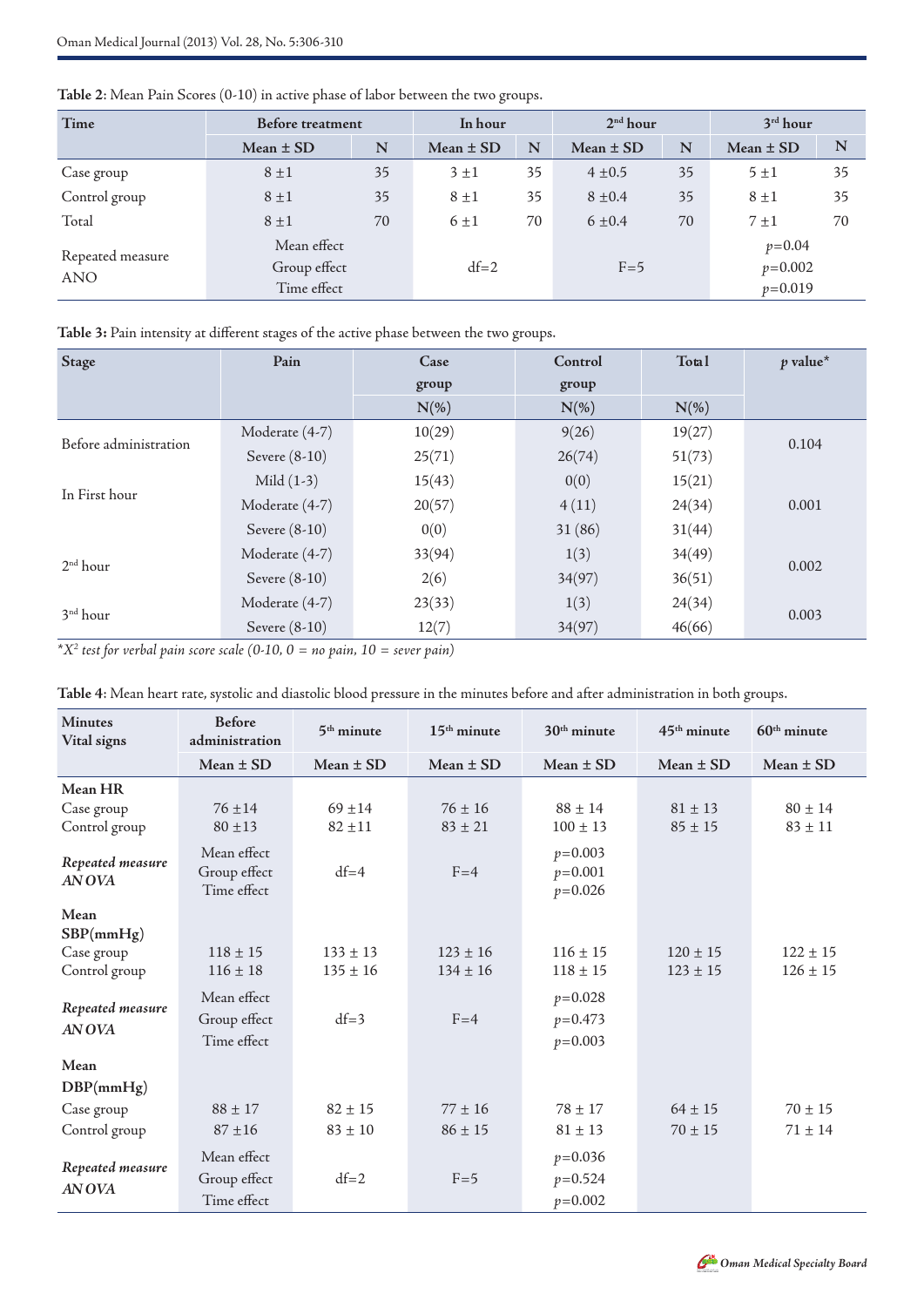Cesarean delivery was performed in five cases due to fetal distress and meconium staining in the two groups (3 and 2 in the case and control groups, respectively), but the difference was not statistically significant. Apgar scores (1 and 5 mins) were comparable between the two groups, and thus there were no differences in Apgar scores between the two groups. There were also no differences in complications between the two groups (nausea and vomiting, urinary retention and respiratory depression).

#### **Discussion**

The present study showed that intravenous administration of Fentanyl decreased pain intensity during the first stage of labor compared to women who received no analgesia. In addition, it shortened the duration of the active phase of labor. There was a significant difference between the control group and the case group (Table 2). Various studies have shown that patient-controlled intravenous infusion of fentanyl (PCA) is effective as epidural analgesia on pain relief when epidural analgesia is contraindicated.1,7 In 2007 Hutchison et al. demonstrated the effect of Fentanyl on pain relief after post-operative orthopedic surgery.<sup>13</sup>

In the present study, during the third hour of control, pain score increased compared to the second hour. Similar results of analgesia have been shown in other studies.<sup>14,15</sup> The results of pain relief after administration of fentanyl are consistent with Douma's studies on labor pain. Furthermore, Douma et al. (2010) reported that pain scores returned to baseline values within 3 hrs after the start of treatment.14 The short half-life of fentanyl (30-60 minutes) and unrepeated IV fentanyl after the second dose (according to hospital policies) can explain the increasing pain score in third hour. Also, pain scores tended to increase with the progress of labor.<sup>15</sup>

In the current study, IV fentanyl was desirable for severe pain and 43% of women in the case group expressed mild pain but 86% of women in the control group declared suffering from severe pain (Table 4). Whereas, Thakore et al. (2009) concluded fentanyl to be desirable for moderate pain relief.6 In a randomized controlled trial, Thakore et al. (2009) assessed pain intensity after administration of fentanyl in post-operative hysterectomy.16 Marvah and et al. (2011) reported mild pain reduction after fentanyl intravenous analgesia.15 The difference in results is not clear but this difference could be attributed to differences in culture and emotional state between the groups.6,7

While in the second part of this study, the effect of IV slow fentanyl was investigated on the duration of the first stage of labor. Duration of the active phase was  $2 \pm 1.5$  hours in the case group and 4±1 hours in the control group, the difference between the two groups was significant  $(p=0.001)$ . We only found two studies that evaluated the effect of fentanyl on the duration of labor. Fleet et al. reported the length of labor to be significantly longer for the fentanyl group than the control group (p=0.001).<sup>5</sup> In contrast, Fathi et al. (2006) reported the length of the first stage of labor was shorter in fentanyl group than in the case group (144 minutes *vs.* 312 minutes,  $p < 0.01$ ).<sup>11</sup>

In a study which investigated the the effect of spinal analgesia with 50 micrograms fentanyl on stages of labor in nulliparous women, they reported no differences between the different stages of labor; however, the samples were smaller and induced labor was observed.<sup>12</sup> While a study reviewing the side effects of IV fentanyl in mother and neonate reported that fentanyl (a shortacting opioid) poses fewer side effects to both mother and infant,<sup>5</sup> however, the administration of pethidine was found to be more common in maternity wards in another study.15 The results from this research also expressed that IV administration of fentanyl is safe, while another important finding of the study was that there were no neonatal neurologic complications. The study also reported IV fentanyl to be effective for pain relief and that it can be used by midwives without need to present specialized services (anesthesiologist) in maternity wards.7 Similarly, Rayburn et al. (1989) in their randomized study reported that naloxone was used far less in infants whose mothers received fentanyl for pain relief than infants whose mothers received meperidine for the same indication (2% *vs.* 13%).17 Similar results with fentanyl were also reported by Atkinson in a comparison between fentanyl and butorphanol, who found that infants whose mothers received fentanyl were more prone to require naloxone than their counterparts whose mothers received butorphanol (28% *vs*. 16%).18

Also, Forster et al. (1998) observed no differences between 1 min APGAR scores and neonatal respiratory depression between opioid recipient and non-opioid recipient groups.10 In contrast, Nikkola et al. observed numerous events of low saturation  $(SpO<sub>2</sub> < 90%)$  in neonates of mothers who received fentanyl PCA.19 This difference has been attributed to the different dosages and cumulative effect of fentanyl in some studies. Due to the elimination of the cumulative effect, the fixed bolus technique is very desirable for fentanyl and the use of a low-dose infusion has been suggested in some studies.<sup>15</sup>

In the current study, the mothers' heart rate was lower in the fentanyl group than the control group at all minutes. This difference was statistically significant (*p*=0.001) [Table 3], an observation which is similar to the findings reported by Ghaffari et al.20 as a result of Fentanyl's effect of reducing heart rate.21 The values for systolic and diastolic blood pressure were also lower at all minutes after intravenous administration of fentanyl; however, the differences between the two groups were reported to be of no significance (Table 2). Another study on Fentanyl has also reported very little effect on blood pressure.<sup>21</sup> Therefore, similar findings are expected; however, repeated measure ANOVA showed significant statistical differences between values before and after intervention in each group (Table 3). The systolic blood pressure increased with the progression of labor, which could be attributed to the changes in position and fluid intake. In contrast, diastolic blood pressure decreased with the progression of labor in each group; however, we found no explanation for this result, although administration of fentanyl alone leads to little change in systemic blood pressure (SBP and DBP). Thus, further studies are recommended. Our results also showed that there was no significant difference in the incidence of labor complications between the two groups and 63% of fentanyl